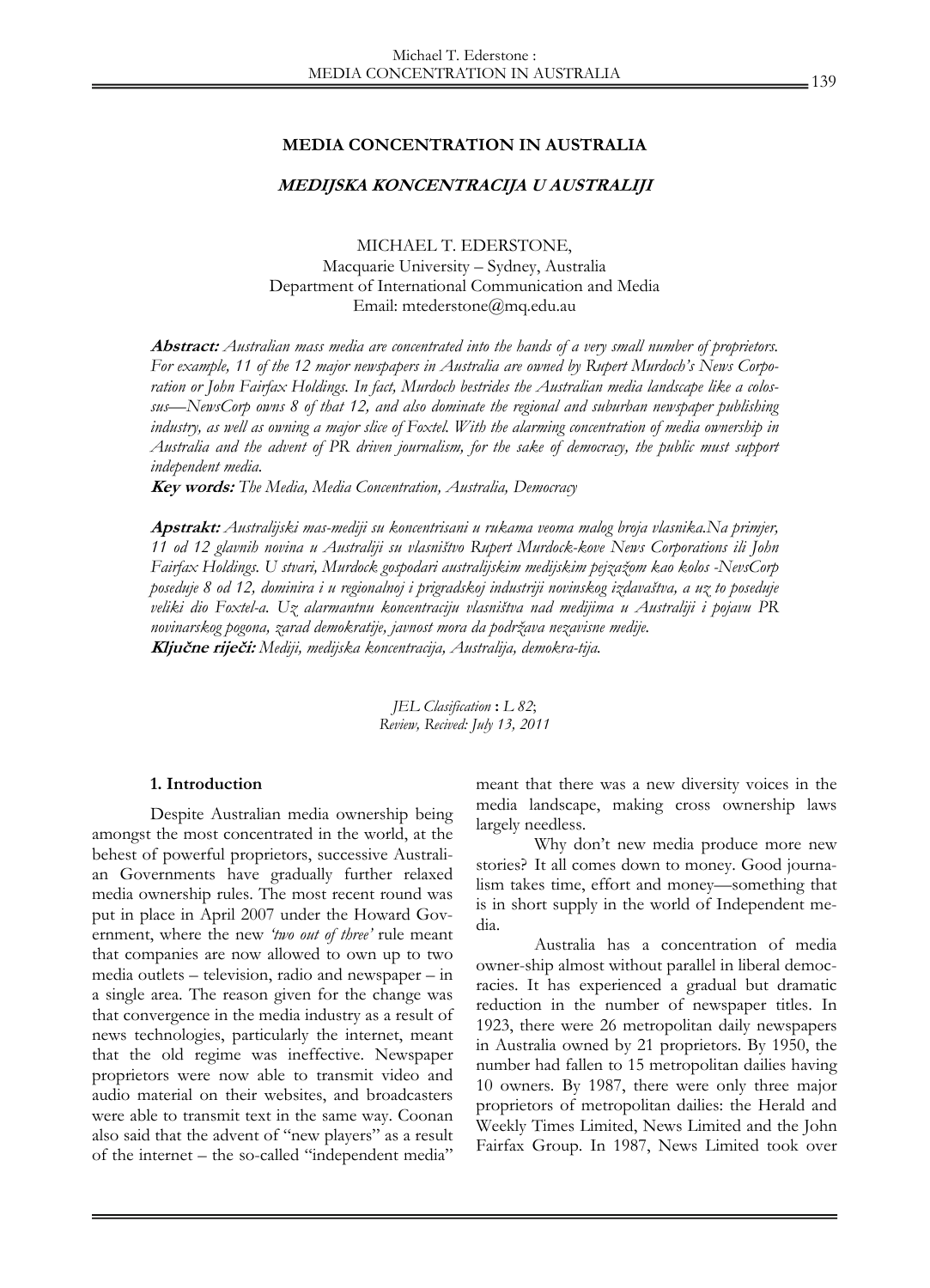the Herald and Weekly Times with the agreement of the then Hawke Labor government which had regarded the Herald group as 'anti-Labor'. In the two decades since, more metropolitan newspapers have closed, including all afternoon papers. With the exception of Sydney and Melbourne, no capital city now has more than one daily newspaper. There are only two national dailies, the *Australian* and the *Australian Financial Review*. Only the *Canberra Times*  and the *West Australian* stood outside ownership by the two major groups, but in 2007 the owner of the *Canberra Times*, Rural Press Limited, merged with the Fairfax group. News Limited dominates the newspaper market with around 70 per cent of metropolitan circulation against 21 per cent for Fairfax. The two big groups also own many provincial papers as well as almost all suburban titles. A small number of companies also control the commercial radio and television networks. Pay television is dominated by Foxtel and Optus and 'the four highest rating on-line news services are owned by the existing players'-the ABC, Fairfax and ninemsn.

 Such concentration of ownership means that unelected media proprietors exercise an enormous amount of political power. The implications of such power over elected governments have been a consistent theme in evaluations of Australian democracy.

# **2. Media ownership in Australia and power of the media**

 Australians rely on the media to provide facts and interpretations of the world. The information we receive from TV, newspapers, radio and the internet provides the information we need to make social and political decisions. The increasing complexity of these decisions in the last decades has meant an increased reliance on media sources.

 Democratic countries encourage and enforce diversity in media ownership because it minimises the risk that the information their citizens receive is adversely influenced by the interests of the media organization which provides it. Australia has some rules limiting media diversity by limiting concentration in media ownership and limiting foreign ownership of media sources.

 Australia is, however, doing badly in both areas by international comparisons. Australia is ranked 41st in the world for media diversity. Currently two newspaper groups (News Limited and John Fairfax Holdings), for example, account for over 90

per cent of the circulation of daily newspapers; Australia has three commercial television networks.

 There is the potential for media owners to misuse their power to unduly influence reporting. It has been claimed that at times they have formed relationships with political candidates and governments in Australia and other countries, and that those relationships have influenced election coverage and the legislation relating to media in Australia.

 The Australian Government controls media law in two ways in two main areas. The Constitution gives the Commonwealth powers to control electronic broadcasters. The Commonwealth uses this to control licenses to television and radio broadcast. The Constitution also gives the Commonwealth control over corporations and their trade, and this is used to regulate print media and foreign ownership of media. The control the Commonwealth has over non-electronic broadcasters is less complete but in combination these powers are effective.

### **3. Australia's commercial media landscape**

 Ownership information in the following issue is drawn primarily from Abjorensen (2007) and the ACMA media control database. Print circulation figures are drawn from the Audit Bureau of Circulations.

 **News Australia Holdings** – parent company is News Corporation, controlled by the Murdoch family

 Pay television: 25% of Foxtel, Australia's dominant pay TV provider, part ownership of Sky Network Television. Foxtel's takeover bid for Austar is pending.

 Newspapers: 70% of the metropolitan daily news market – *The Australian* (national, circulation 136,268) *Daily Telegraph* (Sydney, circulation 363,399), *Herald Sun* (Melbourne, circulation 500,800), *The Advertiser* (Adelaide, circulation 180,807), *The Courier-Mail* (Brisbane, circulation 206,110), *The Mercury* (Hobart, circulation 44,221), and *Northern Territory News* (Darwin, circulation 21,103), with the addition of other regional papers (The Cairns Post, The Gold Coast Bulletin, Townsville Bulletin, Geelong Advertiser), and suburban weekly publications.

 Lachlan Murdoch also has a stake in Channel Ten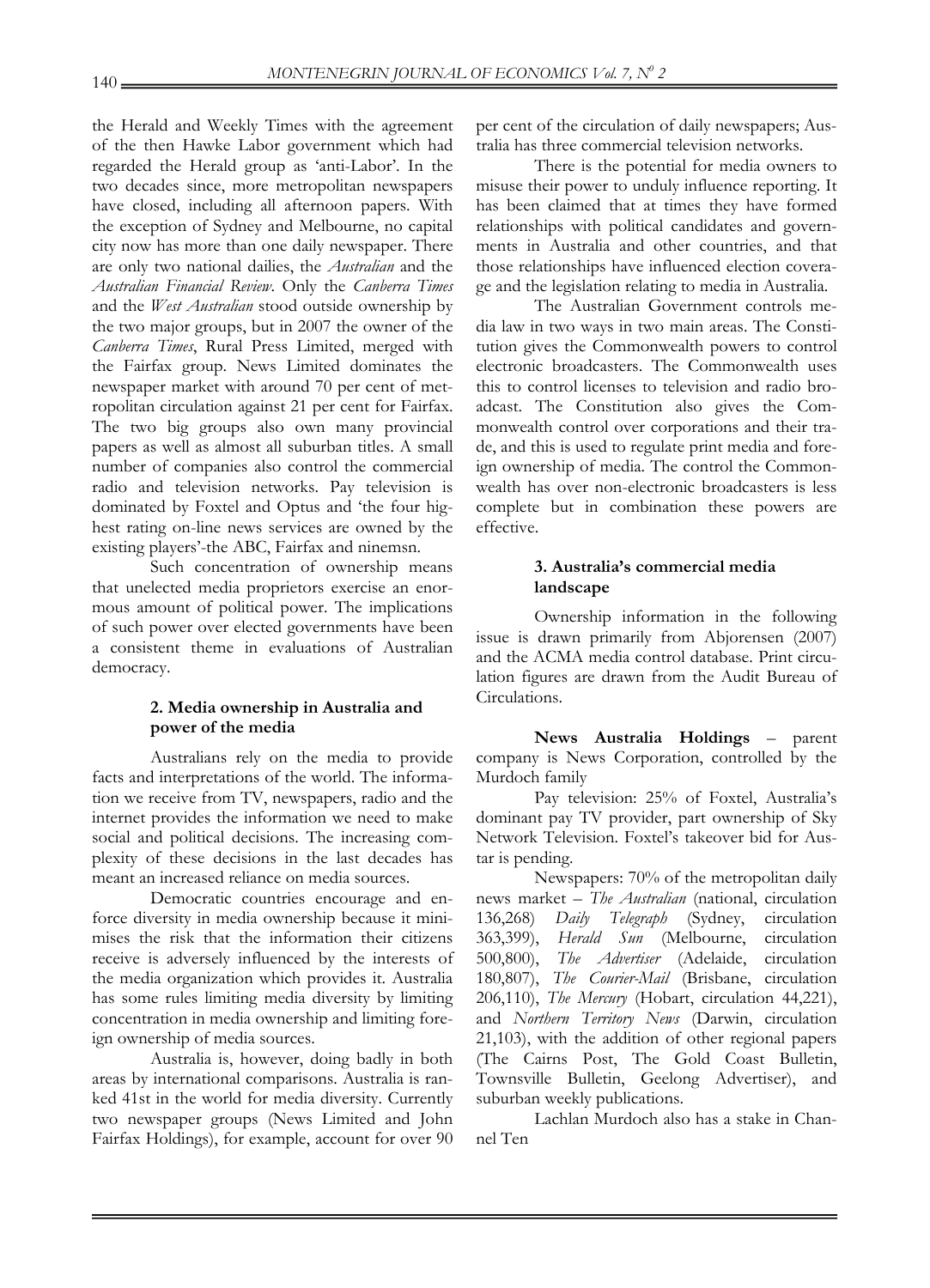**Consolidated Media Holdings** – previously controlled by the Packer family, formally known as Publishing and Broadcasting Limited (PBL)

Television: a stake in Channel Ten

 Pay television: 25% of Foxtel and 50% of Premier Media Group which owns Fax Sports

 **Seven West Media** – controlled by Kerry Stokes

 Television: Channel 7 (Sydney, Melbourne, Adelaide, Brisbane, Perth and regional QLD)

 Pay Television: has a stake in Consolidated media holdings, which owns 25% of Foxtel and Fox Sports

 Radio: Redwave Media (various stations in regional and remote WA)

 Newspapers: The West Australian (the sole metropolitan daily not owned by News Ltd or Fairfax) and various West Australian regional newspapers

 Other print media: Pacific Magazines (including *Home Beautiful, Who, New Idea*)

## **Fairfax Media**

 Newspapers: 21% of the metropolitan daily news market *Sydney Morning Herald* (Sydney, circulation 204,421), *The Age* (Melbourne, circulation 190,100), *Australian Financial Review* (national, circulation 75,339), *Canberra Times* (Canberra, circulation 32,116) and regional newspapers in important cities such as Newcastle and Wollongong as well as suburban weekly publications in Sydney and Melbourne.

 Other print media: Magazines, including – *Business Review Weekly, Personal Investor* 

 Radio: various metropolitan and regional radio licenses including 2UE in Sydney, via its takeover of Southern Cross Radio

 **Nine Entertainment Co** is majority owned by CVC Asia Pacfic Limited

 Television: Nine Network (Sydney, Melbounre, Brisbane and Darwin). NBN broadcasting to Central Coast NSW and Gold Coast QLD

 Pay television: Sky News (joint venture with Seven and British Sky Broadcasting)

 Other print media: APC magazines (several titles including *Women's Weekly* and *Cleo*)

Online: ninemsn

#### **Southern Cross Media**

 Television: Southern Cross Ten (regional areas of NSW, Victoria, Queensland and Tasmania)

 Radio: 68 commercial radio stations across (mostly) regional Australia. Has a stake in the Austereo Group, which owns the Today FM network and the Triple M network

## **Ten Network Holdings**

 Television: Channel 10 (Sydney, Melbourne, Adelaide, Brisbane and Perth)

 **WIN Corporation** – controlled by the Gordon family which also has a stake in Channel 10

 Television: Regional (QLD, NSW, VIC, ACT and TAS)

 Radio: FM stations in Wollongong and Campbelltown.

## **4. Media Laws in Australia**

 The concentration or diversity of ownership of Australian media has long been limited in Australia. The Howard government in 2006 made changes to media law which allowed greater concentration of media ownership.

 In October 2006, the Australian Parliament passed legislation for new media laws that commenced on 4 April 2007. The amendments reform the *Broadcasting Services Act 1992* which regulates ownership and control rules for commercial television and radio broadcasting, subscription television broadcasting, international broadcasting, data casting transmitters and newspapers. The purpose of the original Act was to encourage diversity and quality of media services, controlling access to the market and the services that are offered. The amendments, however, lifted foreign and cross ownership restrictions on media markets. The new 'two out of three' rule meant that companies are allowed to own up to two media outlets - television, radio and newspaper - in a single area. Mergers are allowed if the transaction passes a media diversity test that ensures there are five remaining independent media groups in metropolitan markets and four in regional markets. Under the amended laws, media mergers are subject to the approval of the Australian Competition and Consumer Commission (ACCC).

 It is likely that the amended media laws will lead to the further concentration of media ownership; it has indeed already happened. This reduces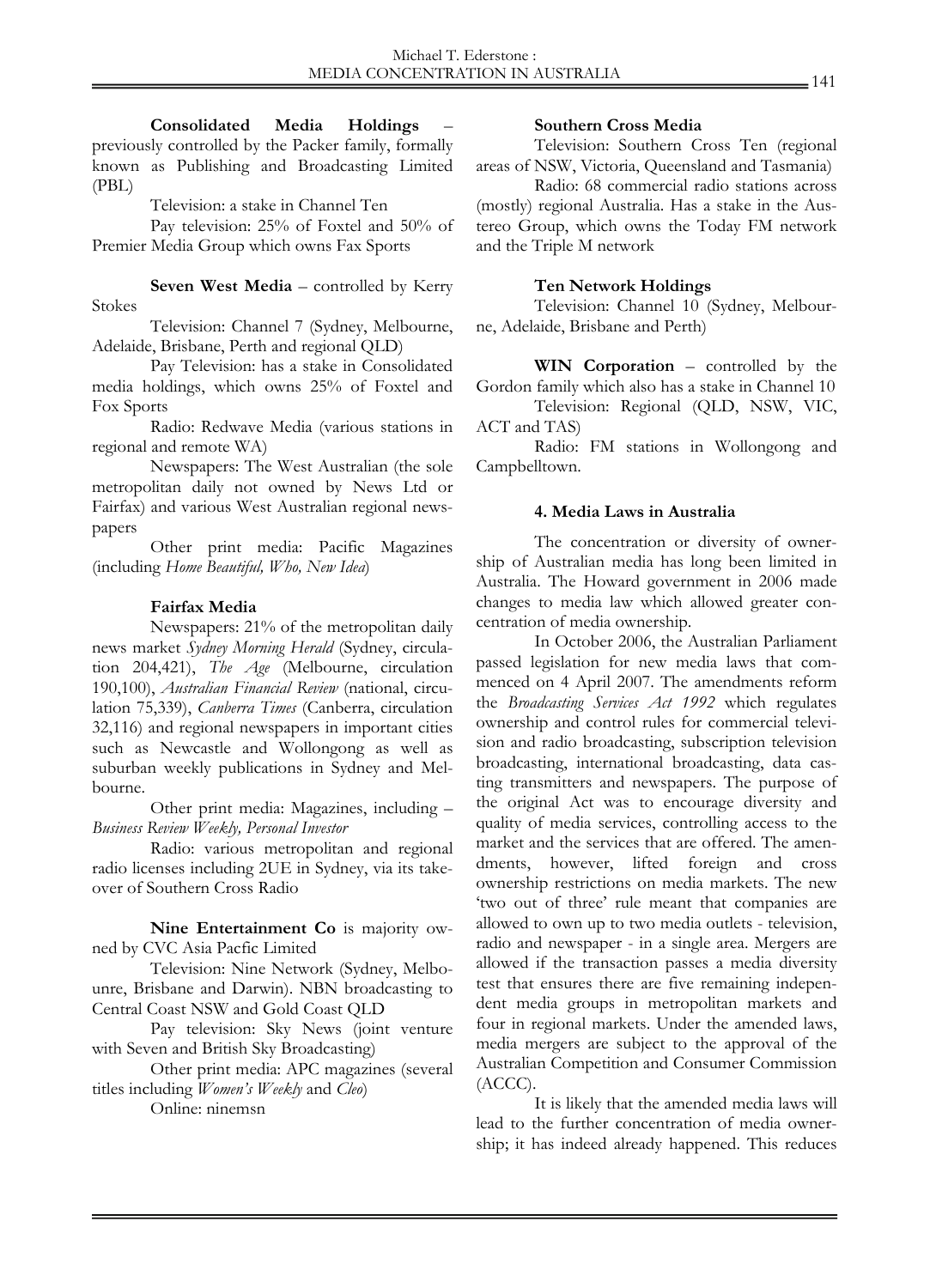the number of media owners in Australia, enriches a cabal of present media moguls, and enables them to have two out of three ownership of a newspaper, television and radio station within a single area. This represents a serious potential threat to democracy. A healthy democracy requires diverse ownership of the mass media in order to ensure that the news is reported in a fair and open manner. According to a 2006 Roy Morgan poll, over 80 per cent of journalists opposed the new media laws on the grounds that it will lower the quality and diversity of news coverage. Seventy-one per cent thought that the changes would give media owners too much influence over the political agenda.

## **5. Cross-media concentration and foreign ownership in Australia**

 The increasing links between different media forms means that one story from the same journalist may be reported in radio, television, newspapers, and websites . In the case where the story is politically influenced or the result of an advertising deal, the reach of that story is far greater. If a journalist is pressured to withdraw a story for similar reasons, there is a much greater chance that story will never be published.

 The Productivity Commission and the Australian Broadcasting Authority have investigated the influence of the interests of media owners into the editing of media. Both found that some editors and journalists were directly influenced by their publishers. Further, many editors and journalists felt an indirect pressure to take into account the interests (including commercial interests) of their publishers and owners, and this led to self-censorship. When publisher-owners of media are large and far reaching organizations the effect of these overt and covert influences are likely have greater impact on the reporting of news and development of opinion. Broad ownership across areas of Australia, and in forms of media reduces the chances that the integrity of the media will be damaged in these ways.

 Media ownership is a "Prescribed sensitive sector" in the *Foreign Acquisitions and Takeovers Act 1975* (FATA), as are the development of military technology, supply of security systems and nuclear technologies. Like most other countries, Australia recognises that the media has such a significant influence on democracy that Australians must be majority owners of media outlets. As Neil Brown, former federal Minister for Communications, has

said, "We have always wanted to own our media in this country, as most other countries do, for it is the biggest single influence on forming our national identity and culture". Ownership of Australian media needs more consideration than importing breakfast cereals, to use Brown's analogy, because media policy is in part, control of our national conversation.

### **6. New media and increased diversity**

 Some commentators have argued that the entry in recent years of subscription television has provided increased choice for Australians. However, Foxtel dominates the market and is owned by existing media organizations (Telstra, News Limited and PBL) which all have many other media holdings.

 Sometimes it is also argued that the increasing availability of news on the internet mitigates the concentration of ownership in traditional publications. Again this does not substantially change the media landscape for Australians since, as the Productivity Commission points out, the majority of Australians who get their news from the Internet are accessing the sites of the established off-line media organizations. These established organizations can subside their websites with income earned from traditional media and provide professional journalism for free, unlike new players to the media marketplace.

 Other commentators point out that diversity of ownership does not guarantee diversity of opinion and a limited pool of voices do not necessarily speak with the same voice. These arguments assume that the voices are heard with no editorial interference, and as the Productivity Commission and the Australian Broadcasting Authority found, there is risk of the interests of media owners influencing stories. A broad range of voices mitigates this risk.

#### **7. Changes in Media Law**

 The Minister for Communications announced in the lead up to the 2010 Federal Election that the Government would begin a review of communications regulation, including media ownership law. In December 2010, the Minister announced a review of convergence (particularly the convergence of telephone, television and computer) in the media sector. He said that the aim of media regulation was to "promote community standards, ensure a diver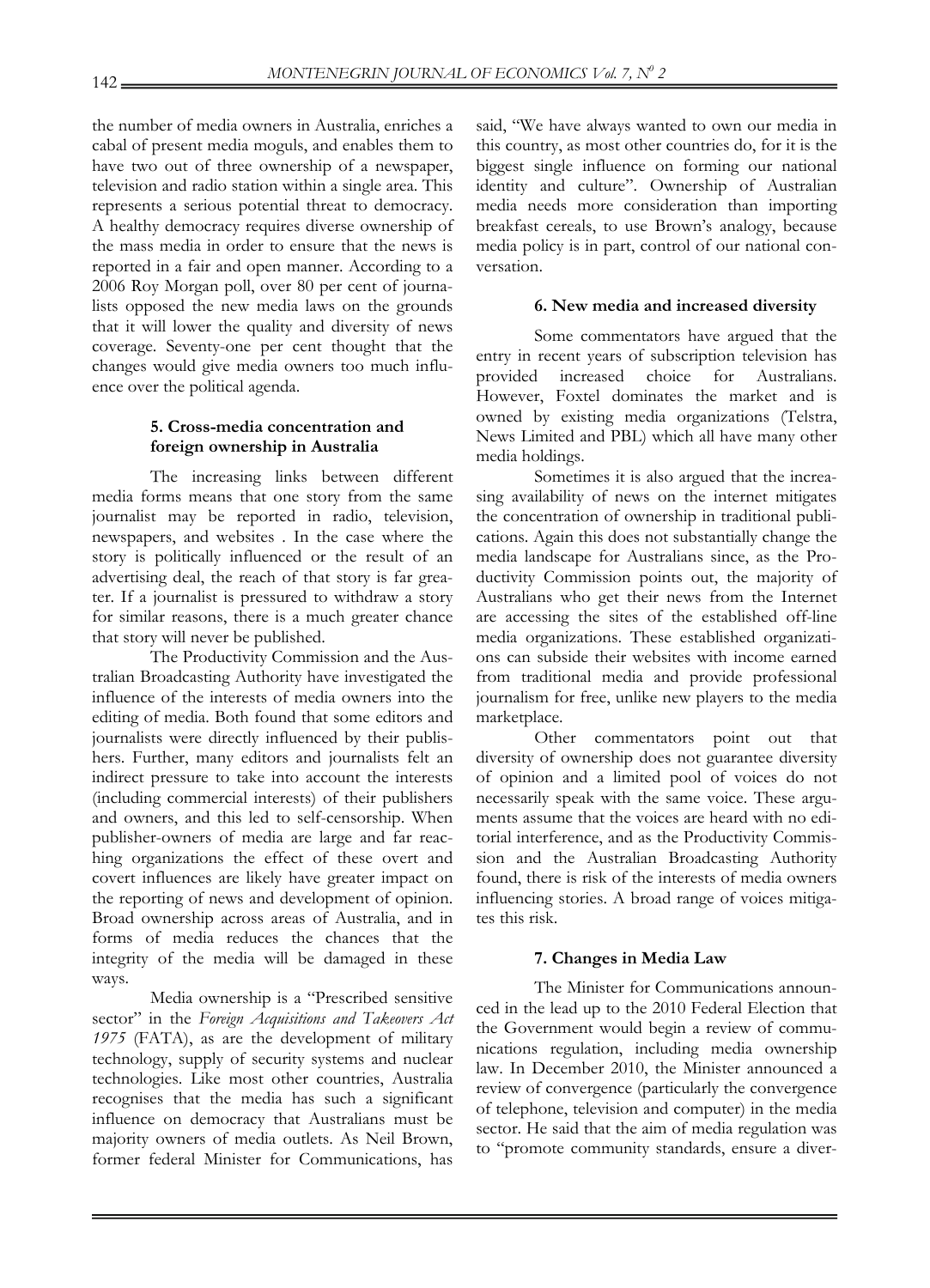sity of views, encourage competition and protect original Australian content". The terms of reference for the review will be announced early in 2011.

## **8. How does the Australian media's self-regulation measure up?**

 The Taskforce on Industry Self-Regulation, 50 noted that self-regulatory arrangements should be planned to address the nature and risk of market failure as well as the consequences of taking no action. Therefore, self-regulation can take many forms in Australia, including: information campaigns; service charters; an internal complaints system which handles departments and procedures; industry accreditation; licensing and/or membership certification; quality assurance systems; standards; codes and dispute resolution schemes.

 In the past few years there has been a tendency for individual workplaces to put in place their own codes. These organisational codes add a further layer to the self-regulatory environment of the media industry, aiming to boost socially responsible journalism and corporate behaviour. Due to the modern nature of the Australian media landscape, the majority of organisations within the present system of journalistic self-regulation are not exclusively concerned just with journalism. Instead, they oversee a range of related media industries.

 Most journalists are therefore covered by more than one code. Codes include the MEAA Code of Ethics (the most well-known by journalists), the APC Statement of Principles, the Free Television Codes of Practice, the Commercial Radio Codes of Practice, the ABC charter and statement of independence and the Internet Industry Association Codes of Practice.

With the exception of the workplace codes, all selfregulatory organisations have set out procedures by which the codes can be enforced and reviewed. One point to note is that the Internet Industry Association Codes of Practice makes no specific mention of journalism or the products of journalism, news and current affairs.

 Self-regulation in the media sector needs to meet a more complex and stringent set of requirements than that of industries producing simpler and less socially and politically sensitive 'products'. It is however interesting to compare the media's current self-regulation practices to what is regarded as best practice in self-regulation more broadly. The Australian Taskforce on Industry Self-Regulation put it in the following, somewhat

narrow, terms: "good practice in self-regulation can be understood as significantly improving market outcomes for consumers at the lowest cost to business". To achieve these aims it suggested that industries should:

- □ Consult within industry, consumers and government;
- **Q** Maximise scheme exposure;
- Guarantee documents relating to the scheme are easily understood;
- **Q** Proliferate alertness of the scheme in terms of rights, agreements and duties and how to lodge complaints;
- $\Box$  Create a strong administrative body which aims to identify issues and collect raw data;
- Watch the scheme, increase its credibility and monitor overall finances;
- Collect data as indicators of methodical problems;
- Increase transparency of processes and procedures;
- Include appropriate dispute resolutions to redress complaints;
- Include a range of sanctions;
- Manage risk of anti-competitive practices involved in scheme;
- $\Box$  Monitor and review the scheme:
- $\Box$  Ensure cost effectiveness, although not at the expense of sacrificing consumer rights

It is precisely at a time of intense financial pressure that media standards are most likely to slip – this is therefore the point at which regulatory or self-regulatory bodies need to be at their most effective. There are signs that the Press Council's role as a self-regulator is improving – for example it is apparently seeking to raise the prominence given to its findings. It remains to be seen whether it will be sufficiently independent, well-resourced and powerful to enforce the higher standards which are so clearly needed given the rising level of consumer complaints.

# **8. Conclusion**

 It is well known that Australia has one of the highest concentrations of media ownership in the world. One is entitled to ask why this matters. The answers are several – some universal and others particular to the Australian setting.